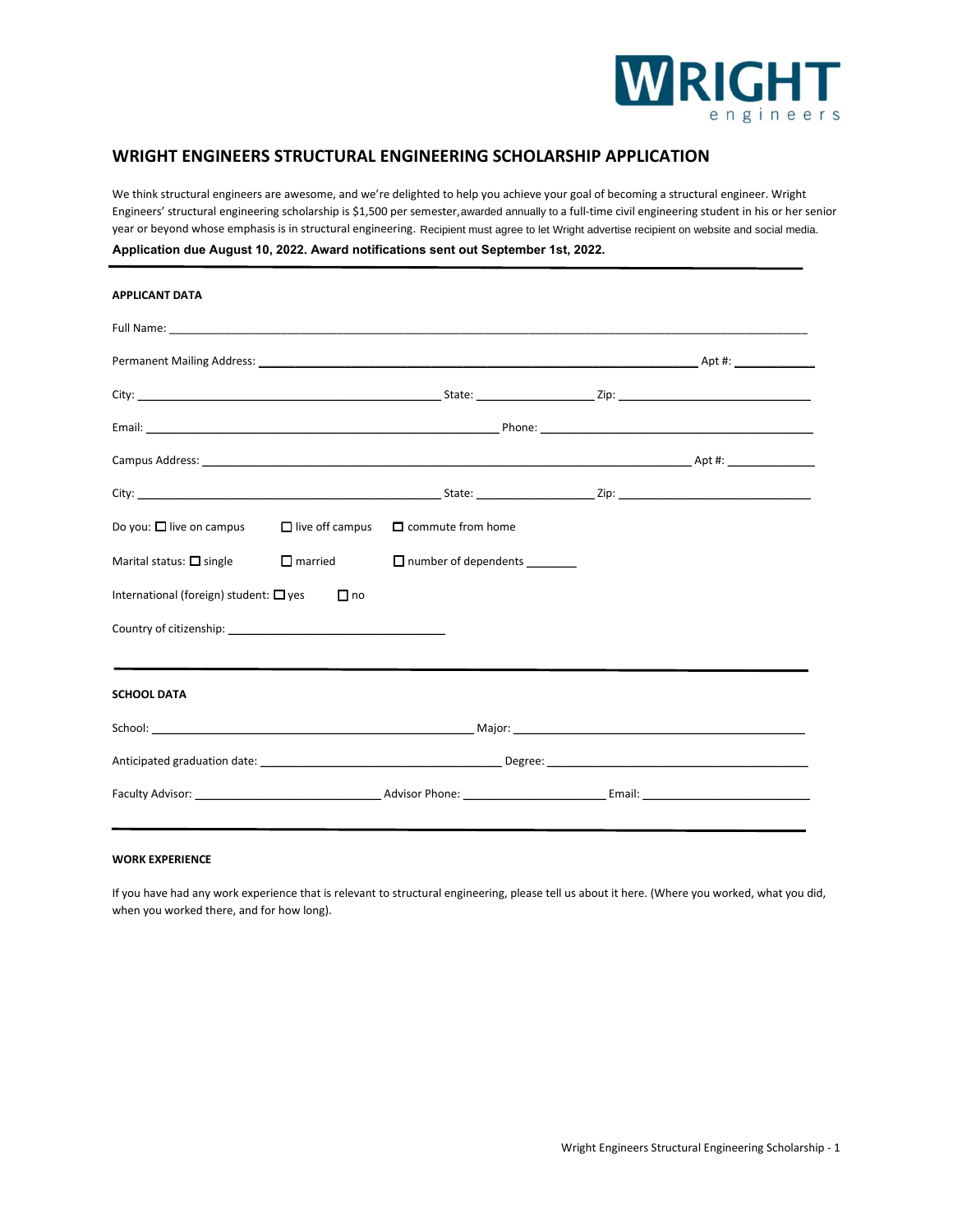

#### **ACTIVITIES AWARDS AND HONORS**

Tell us about school, extracurricular, and community activities in which you have participated (e.g., student government, ASCE, music, sports, volunteer, service etc.), and any special awards, honors or offices you've held.

## **GOALS AND ASPIRATIONS**

Help us understand your education and career objectives and long term goals.

## **TRANSCRIPT AND RESUME**

Please submit a transcript of grades and your current resume.

## **FINANCIAL DATA**

We make our selection based on a number of factors including financial need. Please indicate in the appropriate space below the approximate percentage from each source you are using to finance your education. The total should equal 100%.

|                                                                                                        | Your own<br>employment                               | Spouse's<br>employment | Parent/Family | Scholarship | Loans | Other (specify) |
|--------------------------------------------------------------------------------------------------------|------------------------------------------------------|------------------------|---------------|-------------|-------|-----------------|
| <b>Tuition &amp; Books</b>                                                                             |                                                      |                        |               |             |       |                 |
| Room & Board                                                                                           |                                                      |                        |               |             |       |                 |
|                                                                                                        |                                                      |                        |               |             |       |                 |
| Number of family members in your household:                                                            |                                                      |                        |               |             |       |                 |
| Your total household income for the previous year: \$                                                  |                                                      |                        |               |             |       |                 |
| Approximate total value of your cash, checking, and savings: \$                                        |                                                      |                        |               |             |       |                 |
|                                                                                                        | Do you hold a job while attending school? $\Box$ yes | $\Box$ no              |               |             |       |                 |
| Hrs./week: Hourly wages: Nourly wages:<br>Do you hold a job during the summer? $\Box$ yes<br>$\Box$ no |                                                      |                        |               |             |       |                 |